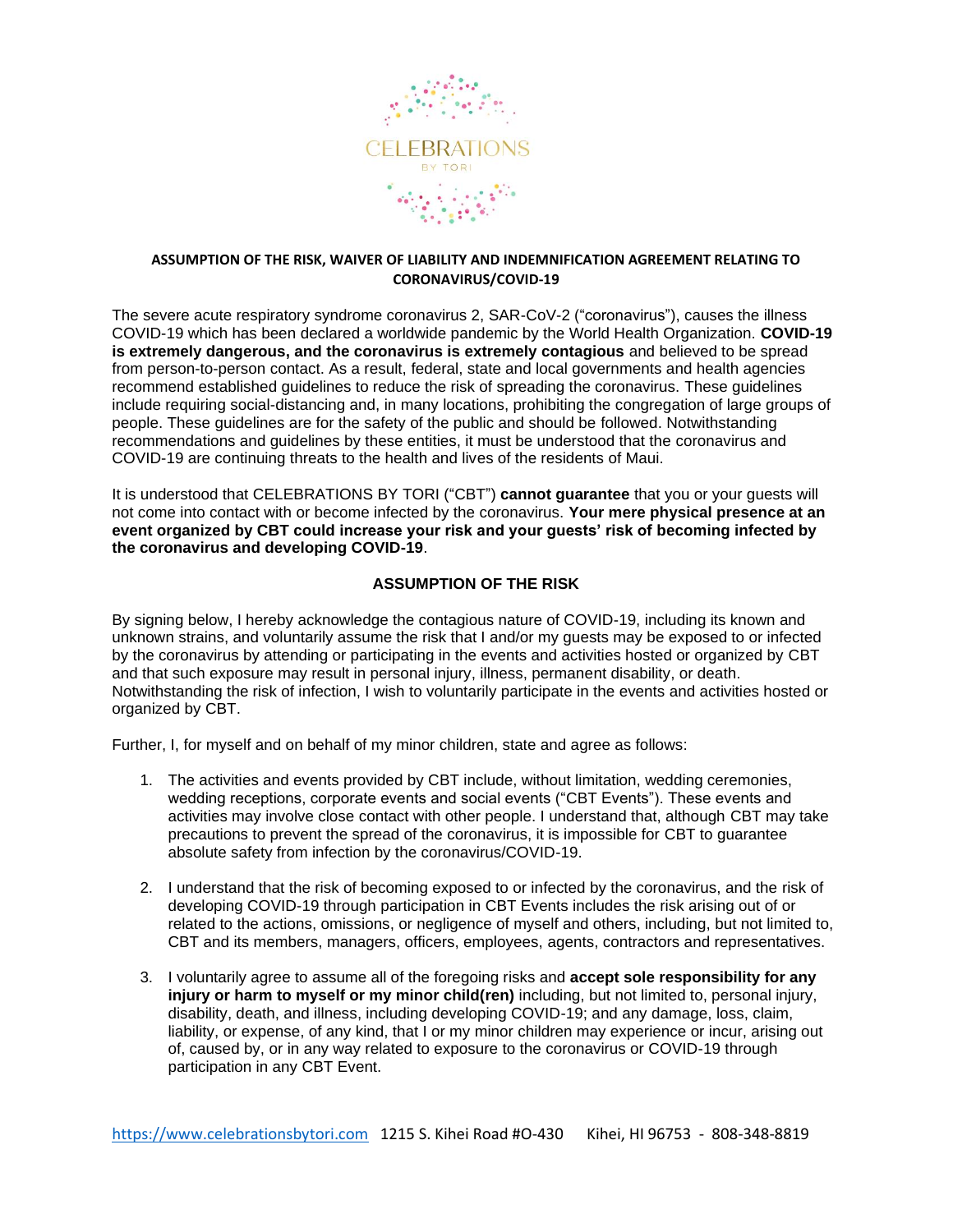## **RELEASE AND INDEMNIFICATION**

I hereby release, waive, covenant not to sue, discharge, and hold harmless CBT and its respective members, managers, officers, employees, agents, contractors and representatives of and from any and all liabilities, claims, actions, damages, costs or expenses of any kind arising out of, caused by or relating or in any way related to exposure to the coronavirus or COVID-19 through participation in any CBT Event (the "Released Claims"). I understand and agree that this release and waiver of claims includes any claims based on the actions, omissions, or negligence of CBT and its respective members, managers, officers, employees, agents, contractors and representatives ("Released Parties"), whether a coronavirus infection occurs before, during or after participation in CBT Events.

I agree to protect, defend, indemnify and hold harmless the Released Parties regarding any of the Released Claims, and shall be liable to pay attorneys' fees and costs incurred by CBT or any of the foregoing persons mentioned in this paragraph, in the event that I pursue, or any person claiming to act on my behalf or on behalf of my minor child(ren) pursues, any demand, claim or legal action based upon or in away related to the Released Claims.

## **SELF-ASSESSMENT VERIFICATION**

I, the undersigned party, attest, understand and agree to the following (initial in each blank):

\_\_\_\_\_\_ I certify that I have not experienced or displayed any of the following COIVD-19 symptoms in the past seventy-two (72) hours: Fever or chills, sore throat, cough, shortness of breath, or other respiratory symptoms, muscle aches, severe fatigue, loss of taste, or loss of smell.

I certify that I have not had close contact with anyone over the last fourteen (14) days who is confirmed to have COVID-19.

I understand that risks of COVID-19 include but are not limited to fever, headaches, sore throat, nausea, stroke, disability, weight-loss, respiratory illness, inability to breathe, muscle aches, loss of sense of smell and taste, and death, and it can easily be contracted from person to person.

\_\_\_\_\_\_\_ I agree to abide by all CDC, State of Hawaii, and County of Maui, laws, rules, and regulations including not limited to, social distancing of at least six feet and wearing masks when participating in services.

\_\_\_\_\_\_ I agree to follow all signs, rules and regulations, which signs, rules and regulations may be changed from time to time by the CBT.

\_\_\_\_\_\_ I understand that risks associated with my participation in CBT Events are beyond the control CBT, and cannot be eliminated with due care. I have chosen to participate in services voluntarily and having full knowledge of the risks associated with my participation.

\_\_\_\_\_\_ I ACKNOWLEDGE THAT I HAVE HAD SUFFICIENT OPPORTUNITY TO READ THIS ENTIRE DOCUMENT AND THAT I HAVE READ THIS ENTIRE DOCUMENT, UNDERSTAND ITS TERMS AND AGREE TO BE BOUND BY THEM. I AGREE THAT THE RESPONSES AND CERTIFICATIONS MADE ABOVE ARE ACCURATE. I UNDERSTAND THAT THE EFFECT OF THIS DOCUMENT IS THAT I AM RELEASING LIABILITY AND WAIVING MY RIGHT TO SUE OR BRING ANY CLAIM OF ANY KIND OR NATURE AGAINST THE RELEASED PARTIES AND I AM ASSUMING ALL RISKS OF INJURY, ILLNESS OR DEATH RESULTING FROM, ARISING OUT OF, OR RELATING IN ANY WAY TO MY PARTICIPATION CBT EVENTS. I UNDERSTAND THAT THIS DOCUMENT APPLIES TO AND SHALL BE EFFECTIVE AND BINDING UPON ME, MY HEIRS, ASSIGNS, PERSONAL REPRESENTATIVE,